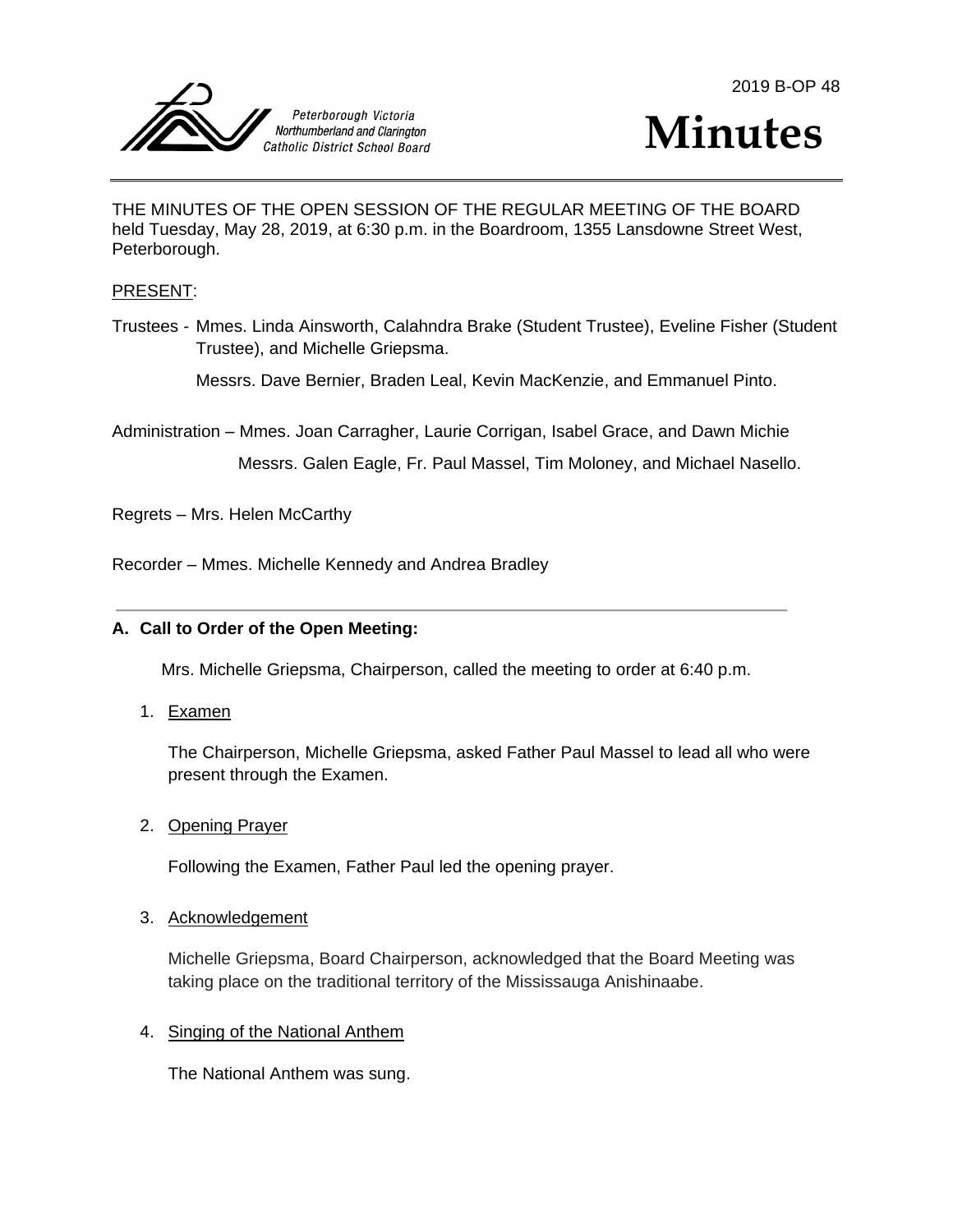MOTION: Moved by David Bernier, seconded by Kevin MacKenzie

that trustee Helen McCarthy be excused from the regular board meeting, open session.

Carried.

### 5. Approval of the Agenda.

MOTION: Moved by Linda Ainsworth, seconded by Braden Leal

that the Agenda be approved with the deferral of item B.2, Introduction of Josh Hill, 2019-2020 Junior Student Trustee, to the June 25, 2019 Regular Board meeting.

Carried.

6. Declarations of Conflicts of Interest.

There were no conflicts of interest declared.

7. Approval of the Minutes of the April 23, 2019 Regular Meeting

MOTION: Moved by Linda Ainsworth, seconded by Emmanuel Pinto

that the Minutes of the regular meeting of April 23, 2019, be approved.

Carried.

## 8. Business Arising Out of the Minutes.

There was no business arising from the minutes.

Michelle Griepsma, Board Chairperson welcomed all the guests who had joined the meeting as observers. She also welcomed the principal representatives who were present: Jennifer DeMaeyer, Principal of St. Mary Catholic Elementary School, Lindsay, Susan Mooney, Principal of St. Luke Catholic Elementary School, Downeyville, and Arlene Robinson, Principal St. Paul Catholic Elementary School, Lakefield.

## **B. Reports from the Director of Education and Student Trustee(s):**

### 1. Report from the Director of Education.

Michael Nasello gave the Director's Report, including the following highlights: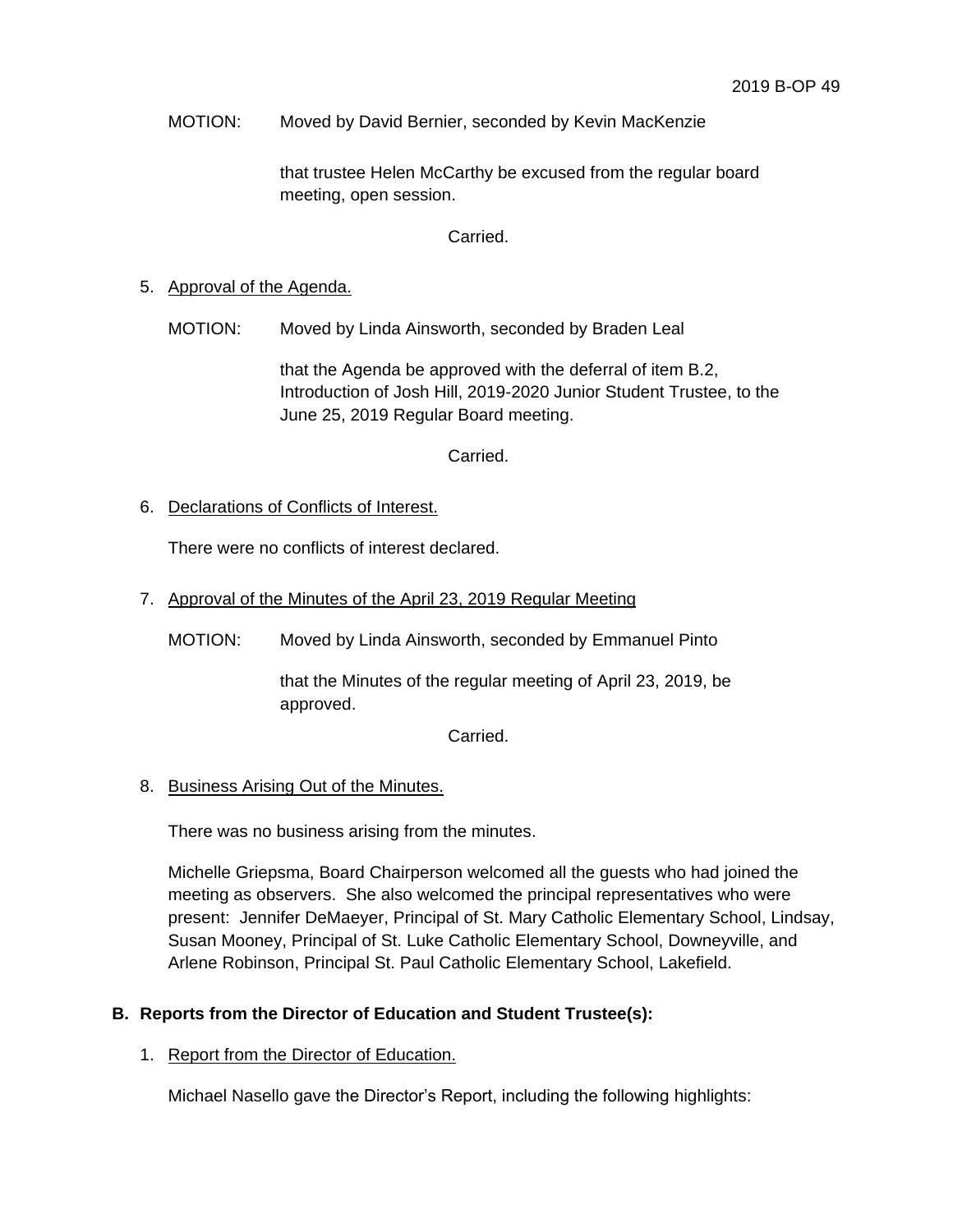- Commend to our prayers the repose of the soul of Mr. Paul Pulla, retired Director of Education and Trustee of our neighbouring board, Durham Catholic District School Board.
- Welcome to PVNC CUPE members in attendance: your presence is recognized as a strong message to how the cuts have impacted employees of PVNC. Decisions have been difficult to make, deliver and receive. The members of CUPE are commended as dedicated professionals who have been patient and gracious in the face of difficult news and continue to put students first and work with diligence every day.
- Our board will continue to work diligently to ensure that services to students continue to the best of our ability. With consultations still underway, and contract negotiation just beginning we will be hopeful that things will evolve for the better.
- Kevin Cameron, a world-renowned expert in school and community safety led a two-day session in Violent Threat Risk Assessment Training, Level 2. Tim Moloney, Superintendent of Safe Schools was thanked for his leadership in arranging and leading the event.
- Deep Learning Expos and Invention Conventions have been taking place in many schools to share examples of deep learning and collaborative learning. Thanks to Dawn Michie who continues to lead this important work.
- Catholic Education Week was celebrated throughout the system with the theme, "Living as Joyful Disciples". A highlight of the week is always the Catholic Student Leadership Awards which celebrate students who have daily demonstrated the Catholic Graduate Expectations.
- Thank you to the eighty Rosary Program volunteers in our schools to model and pray the rosary with our students in twenty-six of our schools.
- The Priests, Principals and Chaplaincy Leaders gathered on May 15 to meet for the second time this year to collaborate on the draft "Guidelines on Pastoral Care in Schools", a document that will guide how we minister to the staff and students in our schools. As well, the Sacrament of Reconciliation celebrations from this past season of Lent were reviewed in the spirit of making these events more meaningful and relevant to students.
- The Catholic Parent Engagement Committee hosted their annual appreciation social evening for all Catholic School Councils at St. Stephen Catholic Secondary School where they enjoyed presentations from students and staff on the experiences of some of our Specialist High Skills Majors programs (SHSMs).
- Thirty-one students are engaged in deep learning preparations for their experiential learning field study in Germany and Poland this summer as part of the Holocaust Education Program. There will be media coverage of their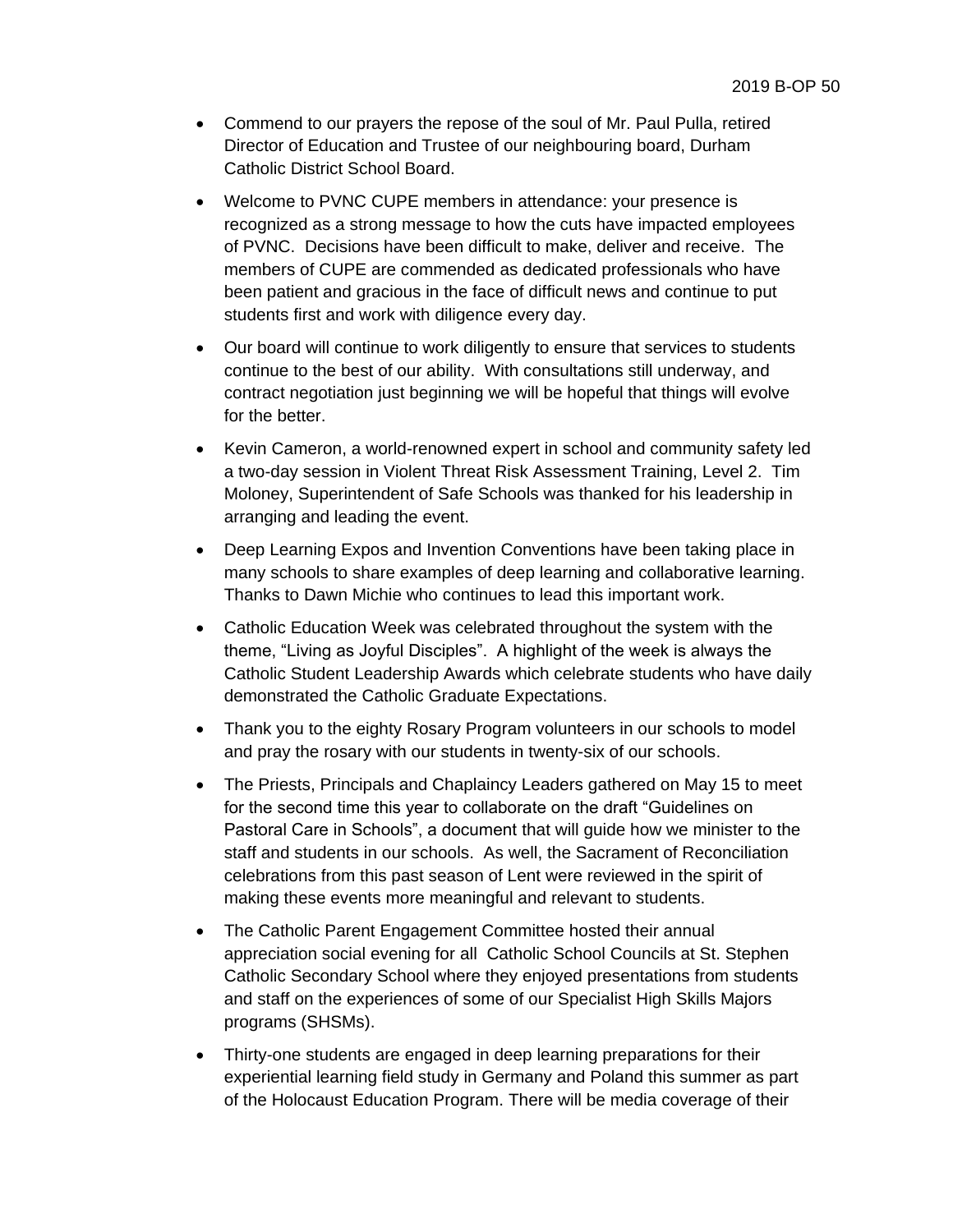learning experiences.

At the conclusion of his report, Michael Nasello invited questions from the trustees.

## 2. Introduction of Josh Hill, 2019-2020 Junior Student Trustee

The introduction of Josh Hill was deferred to the June 25, 2019 Regular Board Meeting.

### 3. Report from the Student Trustees

Eveline Fisher, Junior Student Trustee and Calahndra Brake, Senior Student Trustee gave a report to the Board of PVNC secondary school activities which have taken place throughout the month of May:

- The month began with Catholic Education Week highlighting the connection to Catholic schools and Catholic Parishes. The theme "living as joyful disciples" encouraged young people to develop their faith, enhance their relationship with God and discern their beliefs.
- Catholic Student Leadership Awards were given out to recognize a student in each elementary and secondary school for their dedication to their studies and their school communities
- Secondary schools are in the process of selecting next year's link crew leaders
- Social justice initiatives included St. Stephen and St. Peter students assisting local seniors with yard work; "Change for Chickens" at St. Peter saw a collection of over \$1,000 to purchase chickens for families in need; St. Thomas Aquinas traveled to Oshawa for their monthly visit to the St. Vincent's Kitchen; Holy Trinity held their annual Daniella Caterina Memorial Baseball Game for cystic fibrosis research; Holy Cross raised money for Kawartha Food Share through a Read-athon and also raised money for "Walk a Mile in Her Shoes" in support of Crossroads Women's Shelter.
- St. Stephen will be holding a Multicultural Day to showcase foods from various ethnicities.
- St. Thomas Aquinas' Environmental Science class has begun construction of a greenhouse with generous donation from Kawartha Lakeshore Building Company.
- The Environmental Club at Holy Trinity worked with the Toronto Zoo and collected old cell phones to be recycled and support Gorilla conservation.
- Inspired by the Student Council Retreat and keynote speaker, Meaghan Murphy, a chalk board was set up at St. Thomas Aquinas with the heading, "I wish I could…" Students were inspired to share their wishes for themselves and society.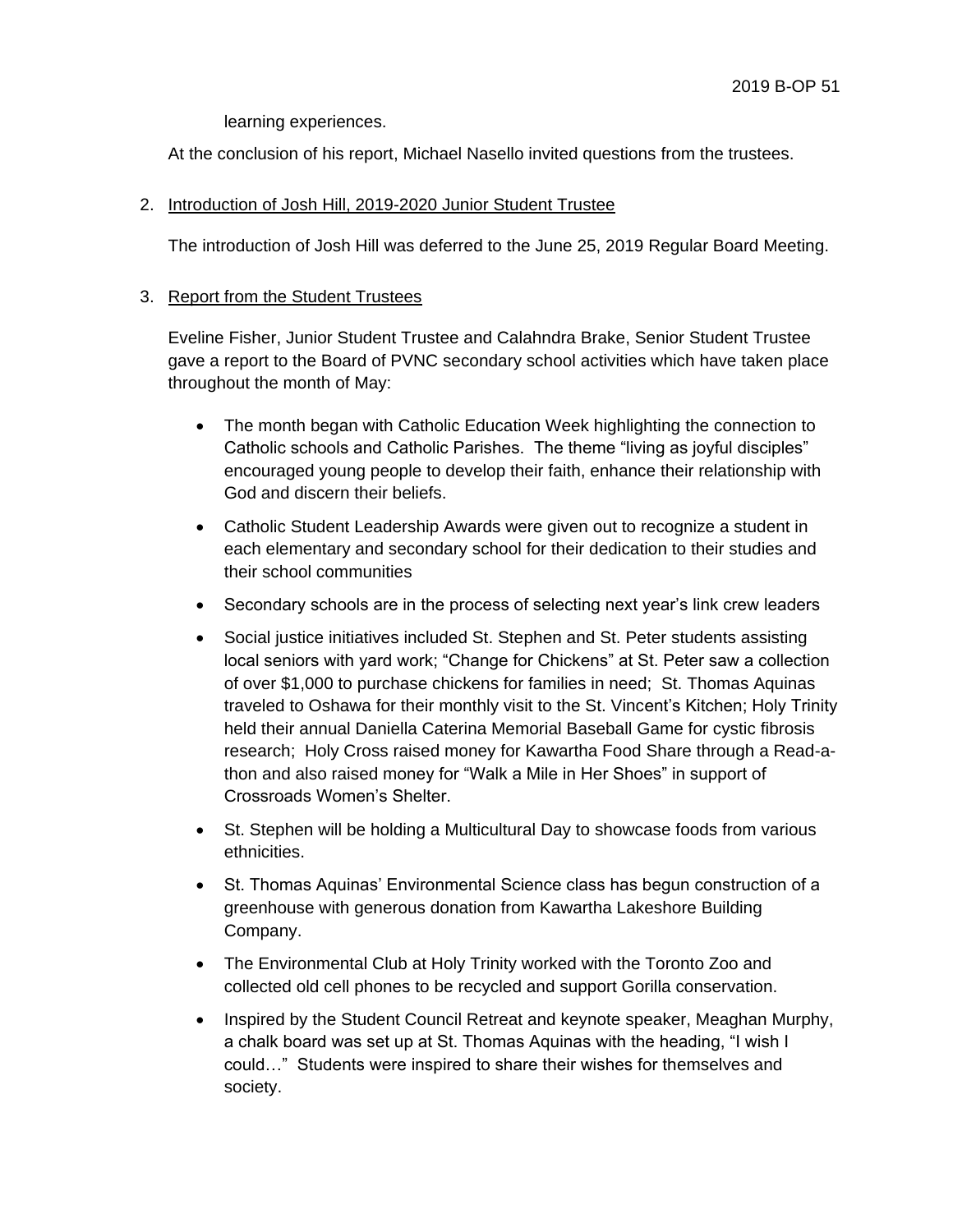- Many presentations took place throughout PVNC. St. Stephens grade nine students learned about human trafficking and the grade ten students took part in a resiliency workshop. A mental health fair was held at St. Thomas Aquinas which was presented by a girls' gym class.
- The junior and senior student trustees and the incoming junior student trustee all participated in the Ontario Student Trustees' Association Annual General Meeting and the various workshops and presentations offered there.
- Calahndra expressed how she is looking forward to seeing accomplishments from the other trustees next year as she closes out her tenure as senior trustee and Vice-President of the OSTA Catholic Board Council.

At the end of the report Eveline and Calahndra answered questions from the Trustees.

## 4. Report from the Manager of Communications, Galen Eagle

Manager of Communications, Galen Eagle reviewed his monthly electronic newsletter of system achievements and highlighted the following stories:

- His Excellency, Bishop Daniel Miehm's Catholic Education Week video message about what it means to be a "joyful disciple".
- Catholic Student Leadership Awards Ceremony, held May 8, 2019 during Catholic Education Week.
- A Day in the Life of a Principal twitter campaign during Catholic Education Week gave insight into the wonderful work in our Catholic Schools.
- Polar plunge for St. Mary, Campbellford Principal, Jason Roberts who rose to the challenge after the school raised its goal of \$11,000 towards playground equipment.
- Walk a Mile fundraising event at Holy Cross to raise money for the 'Safe Nights' program at the YWCA Crossroads Shelter.
- Students at St. Joseph, Douro created habitats for bees, bats and birds with the Kawartha Wildlife Centre.
- St. Peter Catholic Secondary School student Jake Douglas has earned a spot to represent Canada at the International Geography Olympiad in Hong Kong after placing in the top four of the Canadian Geographic Geography Challenge.

## **C. Presentations:**

1. Student Presentation – Holy Cross Catholic Secondary School Student Exchange to Gitxsan First Nation, British Columbia

James Brake, Principal of Holy Cross Catholic Secondary School and Sharon Lajoie, Learning Consultant were joined by a group of students to give a presentation on their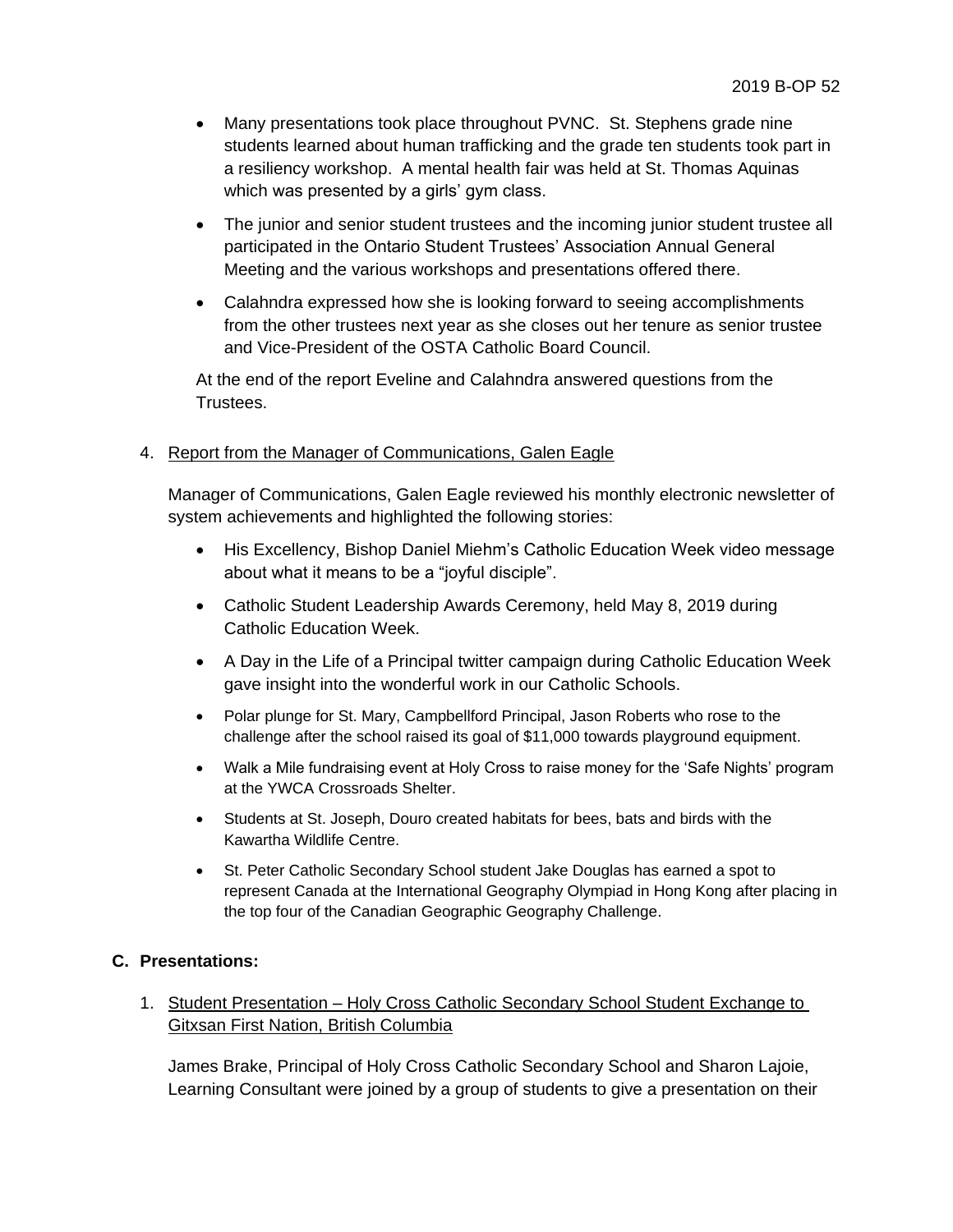experiences on their recent exchange with students from Hazelton, British Columbia who are part of the Gitxsan First Nation. The students shared many interesting photographs and spoke about the value of their excursion. The trustees then had an opportunity to ask questions.

## 2. Student Presentation - Holy Cross Catholic Secondary School, Wells of Hope Trip to Guatemala, Central America, April, 2019.

James Brake, Principal of Holy Cross Catholic Secondary School and Chris Clarke, Teacher at Holy Cross were joined by students who recently journeyed to Guatemala and participated in a social justice trip with the group 'Wells of Hope'. A ten-minute video which compiled comments from the student travelers was viewed by the trustees.

## 3. Learning Support Services, Childcare Partnerships Presentation.

Dawn Michie, Superintendent of Learning and Kerri Riel, Early Years and Childcare Programs Supervisor gave a presentation about the Childcare Partnerships which are existing with PVNC at the present time. Ms. Riel gave a brief history of the evolution of the Early Years program and the status today in our system. She also reported on future considerations and directions. At the conclusion of her report, questions from the Trustees were answered.

## 4. R.A. Summer Program in Holocaust Studies, Excursion to Germany and Poland, July 4-18, 2020.

MOTION: Moved by Kevin MacKenzie, seconded by David Bernier

that the proposed Summer Program in Holocaust Studies, student excursion to Germany and Poland, from July 4, 2020 to July 18, 2020, be approved in principle and that the trip will include mandatory insurance for all travelers. Such insurance must cover school board or principal rulings for cancellation of the trip

Carried.

## **D. Programs and Services**:

## **E. Business, Finance and Governance:**

## 1. Ontario Catholic School Trustees' Association (OCSTA) Open Session Report.

Michelle Griepsma, Board Chairperson, reported on information which has been received from OCSTA during the month of May and highlighted some of the correspondence received. She noted that of particular interest is the messaging and article from the Hamilton Spectator, written by Pat Daly, when speaking about the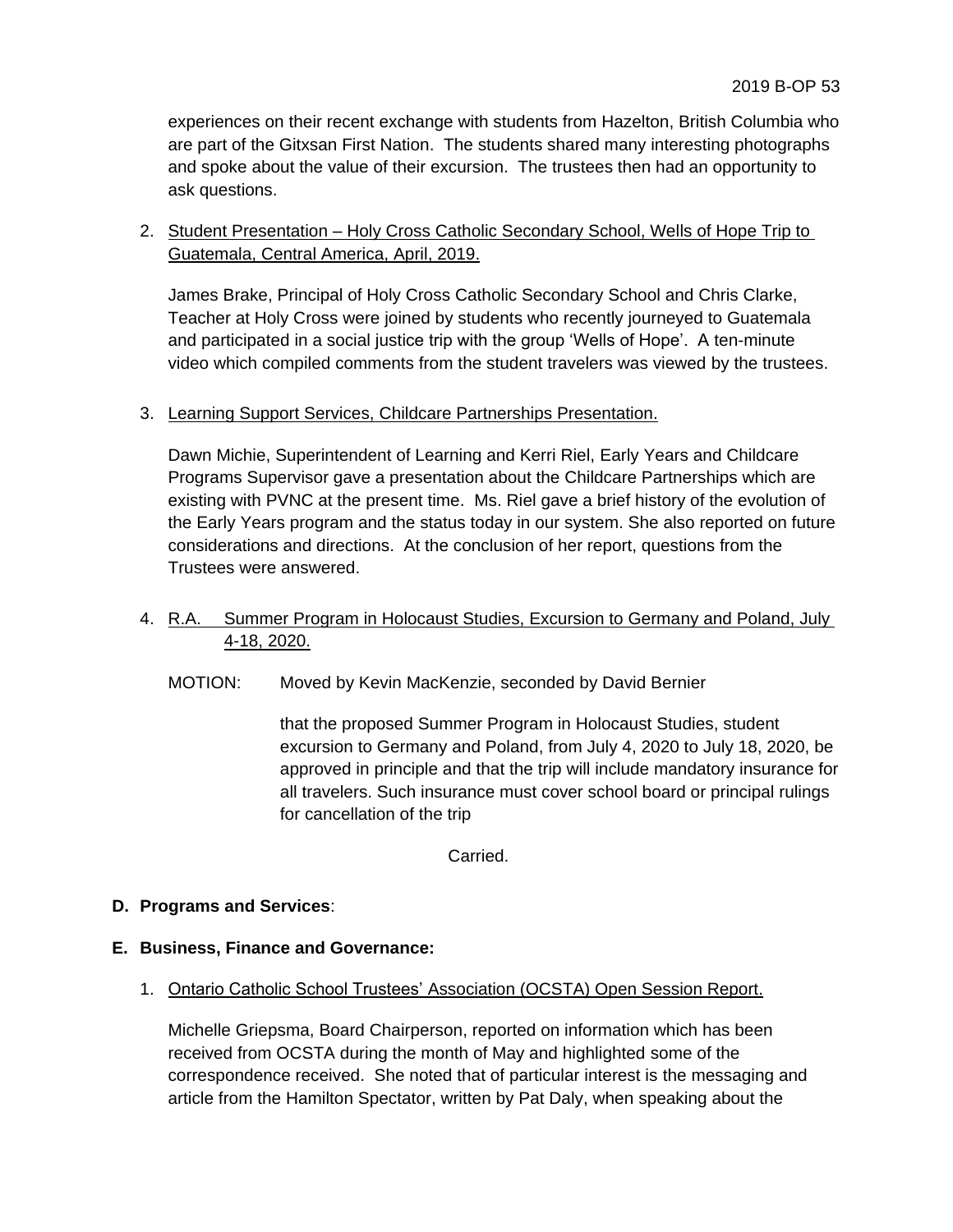benefits of a Catholic school system.

Information on invitations to consultation processes and the OCSTA's responses were noted. Michelle Griepsma encouraged the Student Trustees to share the letter which they sent to the Minister of Education with Steve Andrews from OCSTA as further input of student voice.

## 2. Ontario Catholic School Trustees' Association (OCSTA) Annual General Meeting Reports from attending Trustees.

Linda Ainsworth reported on her attendance at two of the presentations at the OCSTA AGM and Conference. She was inspired by Dr. Thomas Groome's presentation entitled 'Faith in Action in Catholic Schools: Education from and for Faith'. Linda also attended a workshop focused on Chaplaincy entitled, 'Encountering Jesus in Our Lives, Our Schools, Our World', which explained their role and vision of Chaplaincy in schools.

Emmanuel Pinto offered congratulations to Linda Ainsworth who was elected as Regional Director for District 9. He reported on his attendance at a very impactful presentation entitled 'Connecting Young People to God' by Julian Paparella, who is a university student who attended the Youth Synod. Emmanuel also reported that he enjoyed a session which gave a hands-on look at the Growing in Faith, Growing in Christ curriculum documents and heard the Deputy Minister of Education speak as well.

Michelle Griepsma reported on her experience hearing from an excellent speaker, Maggie McDonnell, who is a young teacher from Cape Breton and Global Teaching Award winner who talked about her experiences teaching in an Inuit community.

## **F. Human Resources:**

- **G. Policy Development:**
- **H. Old Business:**
- **I. New Business**:
- **J. Bring Forward**:

## **K. Information Items**:

1. Chairperson's Report.

Michelle Griepsma, Board Chairperson reported that she had received recent communication from CUPE President, Nora Shaughessy, about a request for an opportunity to speak with the Trustees. Information has been received from the President, and, while a presentation to the board not possible due to the collective bargaining process, the Chairperson has offered to explore the possibility of a meeting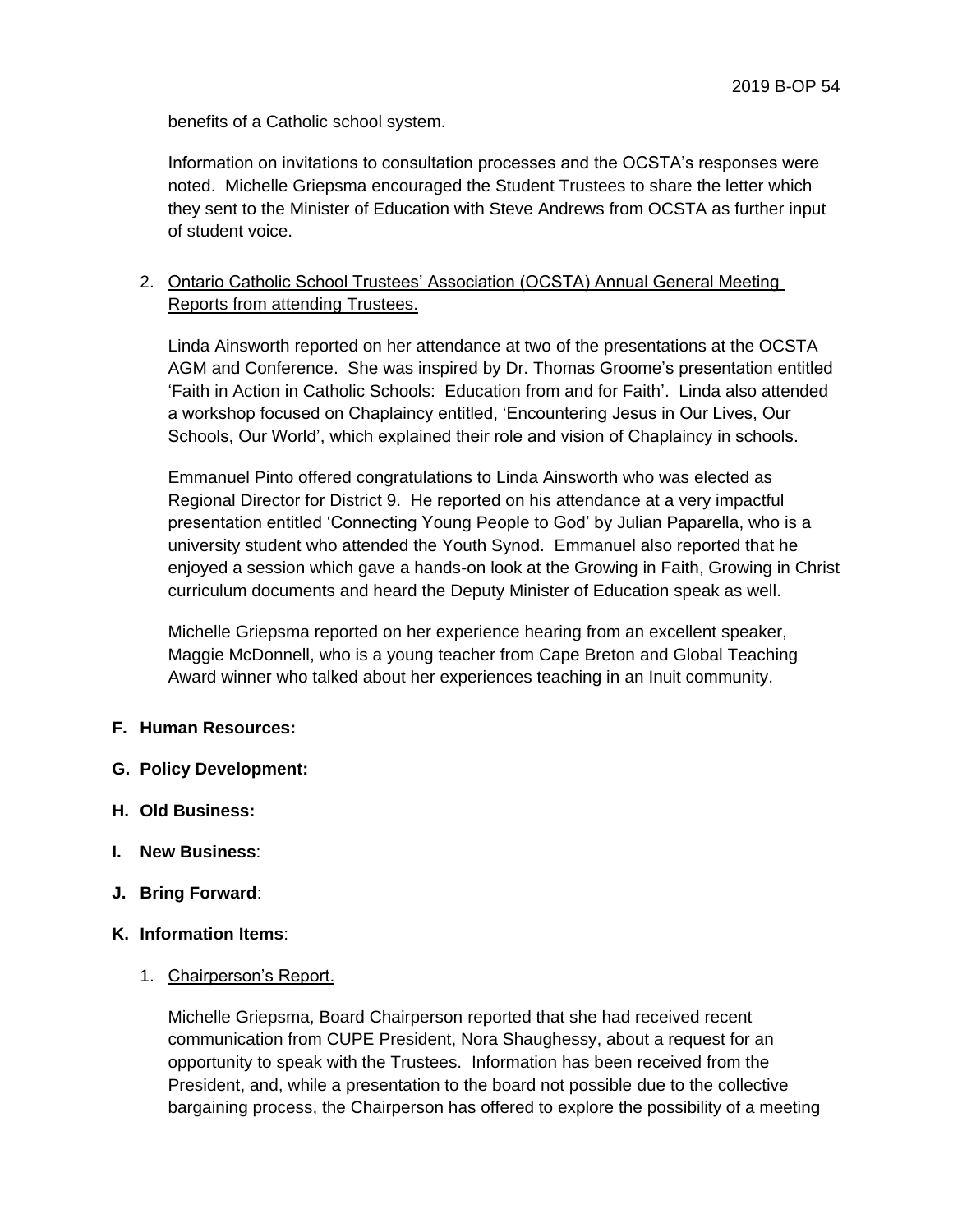that would respect each organization's roles and responsibilities.

2. Trustees' Committee Reports.

The Chairpersons of the following committees were given the opportunity to report on the meetings as listed:

- a. Special Education Advisory Committee, April 25, 2019.
- b. Faith and Equity Committee Meeting, May 2, 2019.
- c. Accessibility for All Committee, May 14, 2019.
- d. Audit committee, May 14, 2019.

### **K. Future Meetings**:

- 1. Board Standing Committee Meetings:
	- a. Chairperson's Committee, June 10, 2019, 4:30 p.m.
	- b. Committee-of-the-Whole, June 10, 2019, 6:30 p.m.
	- c. Board Meeting Open Session, June 25, 2019, 6:30 p.m. (In-camera Session, 6:00 p.m.)

### 2. Other Committee Meetings:

- a. Student Council Liaison Committee, May 28, 2019, 4:15 p.m.
- b. Special Education Advisory Committee, May 30, 2019, 6:30 p.m.
- c. Catholic Parent Engagement Committee Meeting, June 3, 2019
- d. First Nation, Métis and Inuit Advisory Committee, June 4, 2019
- e. STSCO Governance Committee Meeting, June 12, 2019, 3:00 p.m.
- f. Supervised Alternative Learning Meeting, June 18, 2019, 3:30 p.m.
- g. Special Education Advisory Committee, June 20, 2019, 6:30 p.m.
- h. Student Council Liaison Committee, June 25, 2019, 4:15 p.m.

### 3. Board Events:

The list of future board events was reviewed by the Trustees.

- a. CCSTA 2018-2019 AGM and Conference, Canmore, AB, May 30-June 1, 2019.
- b. Secondary School Graduations All secondary school graduations will take place on Thursday, June 27, 2019.

Holy Cross Catholic Secondary School – 6:30 p.m. at Holy Cross CSS (Braden Leal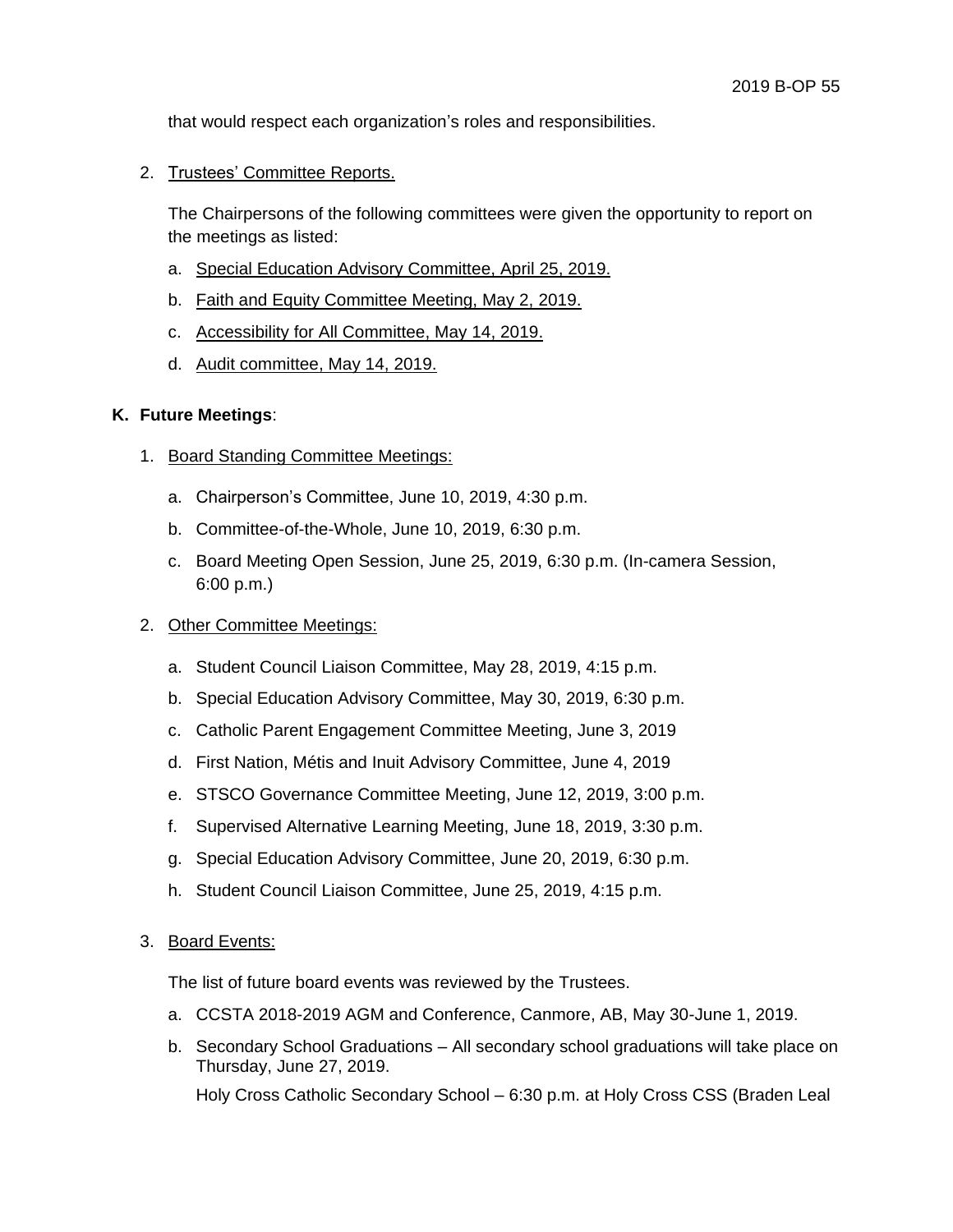and Emmanuel Pinto)

St. Peter Catholic Secondary School – 7:00 p.m. at St. Peter CSS (Helen McCarthy)

St. Thomas Aquinas Catholic Secondary School – 7:00 p.m. at St. Thomas Aquinas CSS (Michelle Griepsma)

Holy Trinity Catholic Secondary School – 7:00 p.m. at Holy Trinity CSS (Linda Ainsworth)

St. Mary Catholic Secondary School – 5:30 p.m. at Cobourg Community Centre (David Bernier)

St. Stephen Catholic Secondary School – 6:00 p.m. at St. Stephen CSS (Kevin MacKenzie)

### **M. Conclusion**:

- 1. Report from the In-camera Meeting.
	- MOTION: Moved by Emmanuel Pinto, seconded by Braden Leal

that the Board approve the actions and the discussions arising from the May 28, 2019, in-camera session, as follows:

- A. Call to Order:
	- 1. Opening Prayer
	- 2. Approval of Agenda as amended with the addition of items D.3, STSCO Update, and G.1, Former Parent/Student Correspondence.
	- 3. Declarations of Conflicts of Interest: None were declared
	- 4. Approval of Minutes: Motions carried to approve the minutes from the April 23, 2019 Regular In-camera meeting, the April 23, 2019 Special In-camera meeting, and the May 13, 2019 Special In-camera meeting.
- D. Business, Finance and Governance:
	- 1. OCSTA In-camera Session Report.
	- 2. Update on Holy Cross Field Project.
- E. Human Resources
	- 1. Staffing Updates.
- I. Convening in Open Session:
	- 1. Closing Prayer
	- 2. Motion to convene in Open Session at 6:38 p.m.

Carried.

2. Closing Prayer.

At the request of the Board Chairperson, Braden Leal led the closing prayer.